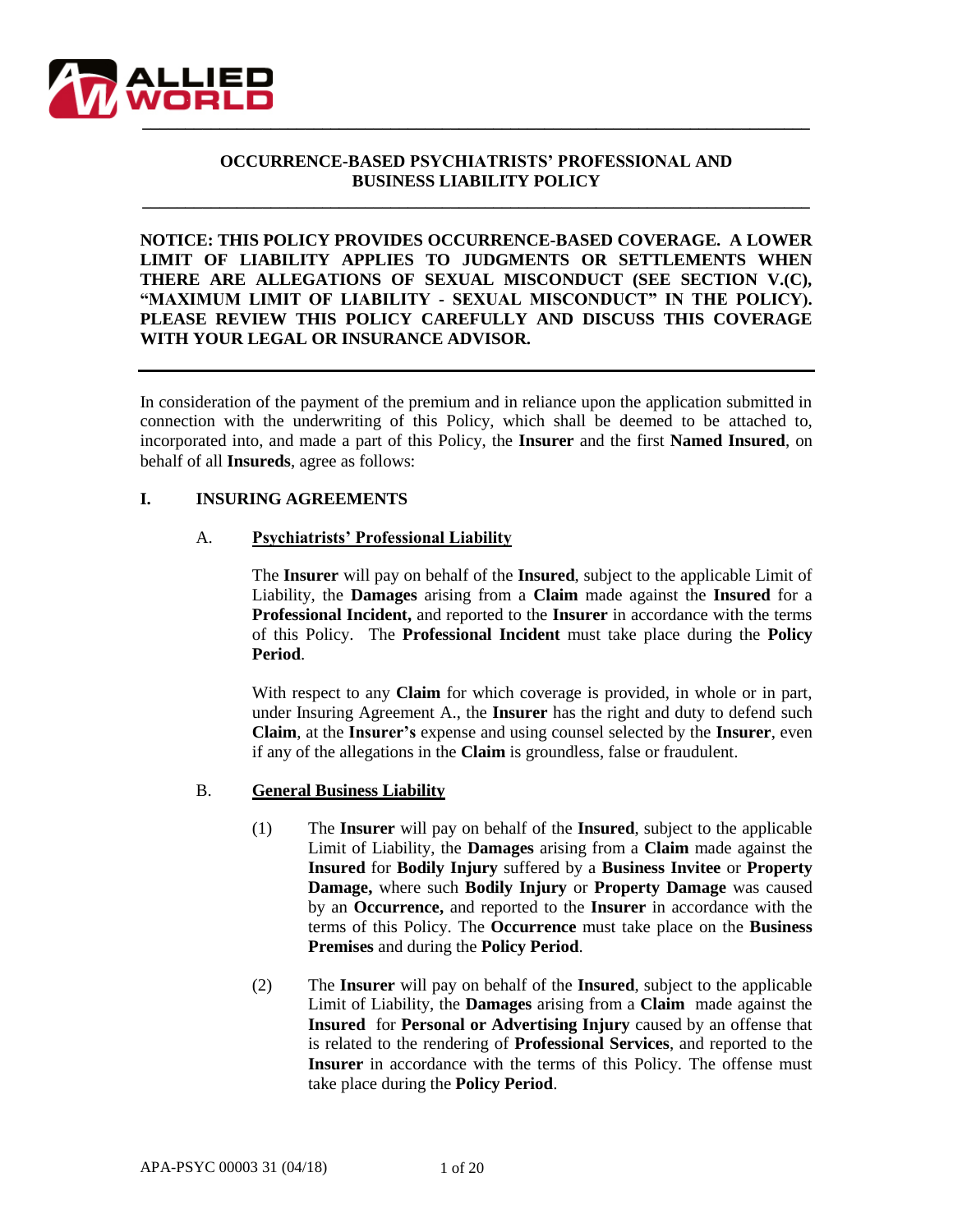(3) The **Insurer** will pay on behalf of the **Insured**, subject to the applicable Limit of Liability, the **Damages** arising from a **Claim** made against the **Insured** for **Fire Damage** caused by an **Occurrence**, and reported to the **Insurer** in accordance with the terms of this Policy. The **Occurrence** must take place on the **Business Premises** and during the **Policy Period**.

With respect to any **Claim** for which coverage is provided, in whole or in part, under Insuring Agreement B., the **Insurer** has the right and duty to defend such **Claim**, at the **Insurer's** expense and using counsel selected by the **Insurer**, even if any of the allegations in the **Claim** is groundless, false or fraudulent.

# C. **Supplemental Privacy Coverage**

(1) The **Insurer** will pay on behalf of the **Insured**, subject to the applicable Limit of Liability, the costs incurred by the **Insured** in notifying the **Insured's** patients or clients of a **Privacy Wrongful Act** as mandated by any U.S. federal or state privacy protection statutes or regulations, but only if such **Privacy Wrongful Act** is reported to the **Insurer** in accordance with the terms of this Policy.

The coverage under this Insuring Agreement C.(1) shall be the sole and exclusive coverage for **Privacy Wrongful Acts** under this Policy.

- (2) The **Insurer** will pay on behalf of the **Insured**, subject to the applicable Limit of Liability, the **Public Relations Expenses** in connection with a **Public Relations Event**, which first takes place, or is reasonably anticipated to take place, during the **Policy Period** and is reported to the **Insurer** in accordance with the terms of this Policy.
- (3) The **Insurer** will pay on behalf of the **Insured** for **Data Forensic Expenses** incurred by the **Insured** resulting from the unauthorized misappropriation or disclosure of **Personally Identifiable Information**, which first occurs during the **Policy Period** and is reported to the Insurer in accordance with the terms of this Policy.

# **II. ADDITIONAL COVERAGES**

# A. **Defense Expenses for Claims**

The **Insurer** will pay on behalf of the **Insured** the **Defense Expenses** incurred by the **Insured** arising from any **Claim** covered under Insuring Agreements A. or B.

# B. **Insured's Costs For Claims**

The **Insurer** will pay on behalf of the **Insured** the reasonable costs, other than loss of earnings, incurred by the **Insured**, at the **Insurer's** request, in connection with defending any **Claim** covered under this Policy.

The **Insurer** will also pay the **Insured** up to \$1,000 per day for loss of earnings, if the **Insured** is unable to render **Professional Services** since the **Insured** is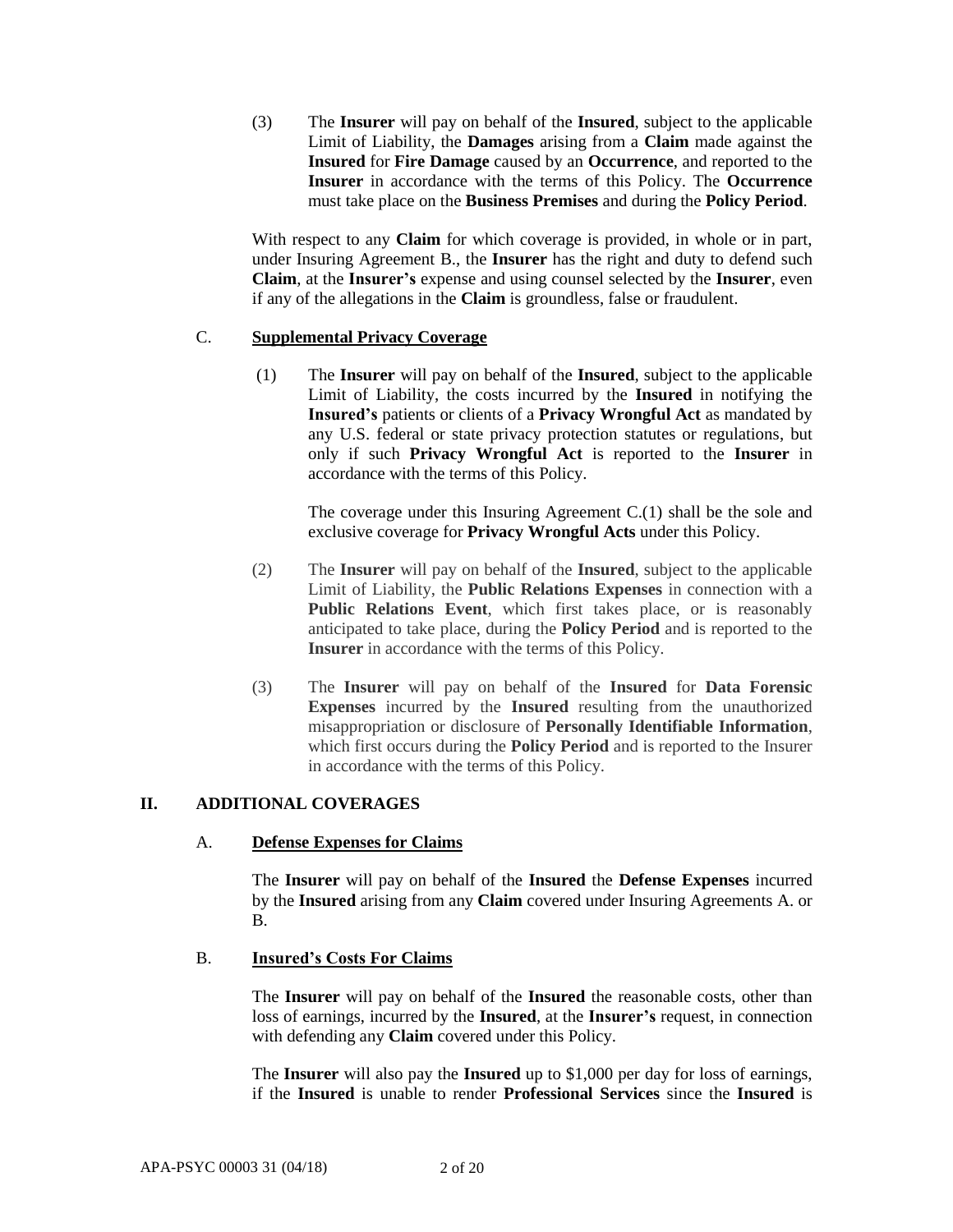assisting, at the **Insurer's** request, in the defense of a **Claim** covered under this Policy.

# C. **Legal Bonds for Claims**

The **Insurer** will pay the premiums for appeal bonds, or bonds to release property used to secure a legal obligation, if required with respect to a **Claim** covered under this Policy. However, the **Insurer** will only pay such premiums to the extent that the face or principal amount of the bond is within the applicable Limits of Liability of this Policy. The **Insurer** shall have no obligation to appeal any decision or to obtain these bonds.

# D. **Defense Expenses for Proceedings**

The **Insurer** will pay on behalf of the **Insured**, subject to the applicable Limit of Liability, **Defense Expenses** only, which arise from a **Proceeding** first brought during the **Policy Period** and reported to the **Insurer** in accordance with the terms of this Policy.

# E. **Medical Payments**

The **Insurer** will pay on behalf of the **Insured**, subject to the applicable Limit of Liability, the **Medical Payments** arising from any **Bodily Injury** suffered by a **Business Invitee**, where such **Bodily Injury** was caused by an **Occurrence** and is reported to the **Insurer** in accordance with the terms of this Policy. The **Occurrence** must take place on the **Business Premises** and during the **Policy Period**. The injured **Business Invitee** must submit to examination, as often as required by the **Insurer**, by physicians of the **Insurer's** choice and at the **Insurer's** expense.

# **III. DEFINITIONS**

- A. "**Advertisement**" means a notice that is broadcast or published to the general public or specific market segments about **Professional Services** for the purpose of attracting patients or clients. For the purposes of this definition:
	- (1) notices that are published include material placed on the Internet or on similar electronic means of communication; and
	- (2) regarding websites, only that part of a website that is about the **Insured's** goods, products or services for the purposes of attracting patients or clients is considered an advertisement.
- B. "**Assault or Battery**" means the willful infliction of physical harm on the **Insured**, by a patient or their immediate family member, or any attempt thereof.
- C. "**Bodily Injury**" means bodily harm, sickness or disease, including any resulting death, and mental anguish or emotional distress resulting therefrom.
- D. "**Business Invitee**" means any natural person, including a patient or client, solely in their capacity as one who is invited by the **Insured** to enter into and remain on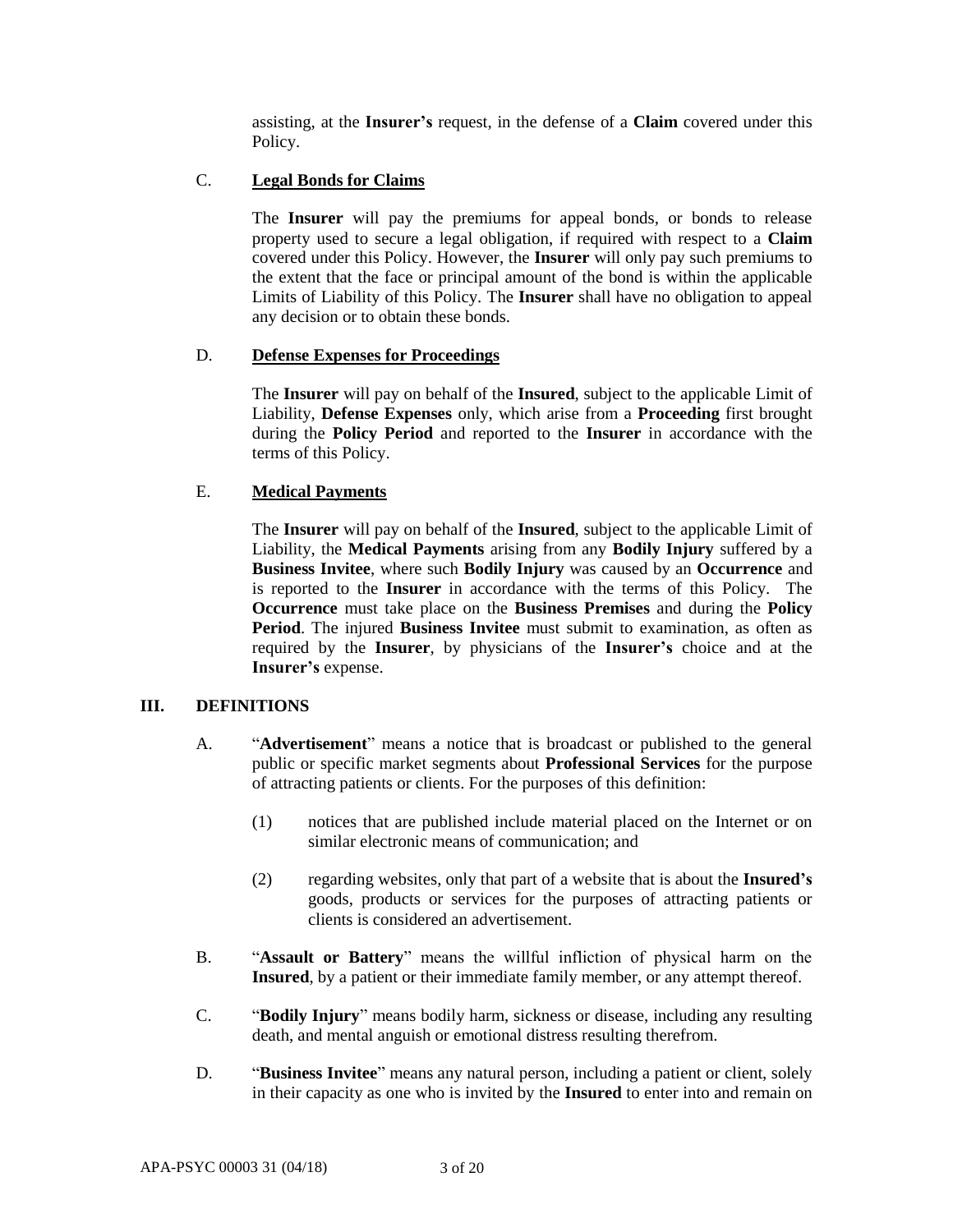the **Business Premises** for a purpose directly or indirectly connected with the rendering of **Professional Services**. A **Business Invitee** shall not include any person who enters the **Business Premises** without the **Insured's** knowledge or permission, or any person who is an **Insured**.

- E. "**Business Premises**" means any location owned, leased or rented by the **Insured**  where **Professional Services** are rendered, and the ways and means immediately adjacent thereto, and may include the **Insured's** residence if **Professional Services** are regularly rendered at such residence.
- F. "**Claim**" means any:
	- (1) written demand for monetary relief made against an **Insured**;
	- (2) judicial proceeding which is commenced against an **Insured** by service of a civil complaint, notice of charges or similar pleading; or
	- (3) arbitration proceeding commenced against an **Insured** by service of a demand for arbitration.

Multiple demands, proceedings or investigations arising out of the same **Professional Incident** or **Occurrence** shall be deemed a single **Claim.**

- G. "**Damages**" means:
	- (1) settlements or judgments;
	- (2) pre-judgment or post-judgment interest; and
	- (3) costs or fees awarded in favor of the claimant.

**Damages** do not include:

- (a) amounts for which the **Insureds** are not legally liable;
- (b) amounts which are without legal recourse to the **Insureds**;
- (c) taxes;
- (d) the return, restitution, refund or disgorgement of fees, profits or amounts charged, held or retained by the **Insured** in connection with the rendering of **Professional Services**;
- (e) fines or penalties, except as provided for in Section V.D.
- (f) amounts deemed uninsurable under applicable law.
- H. "**Data Forensic Expenses**" means the reasonable and necessary costs incurred by the **Insured** to retain a qualified forensics firm to investigate, examine and analyze the **Insured's Network** to determine the cause and source of the unauthorized misappropriation or disclosure of **Personally Identifiable**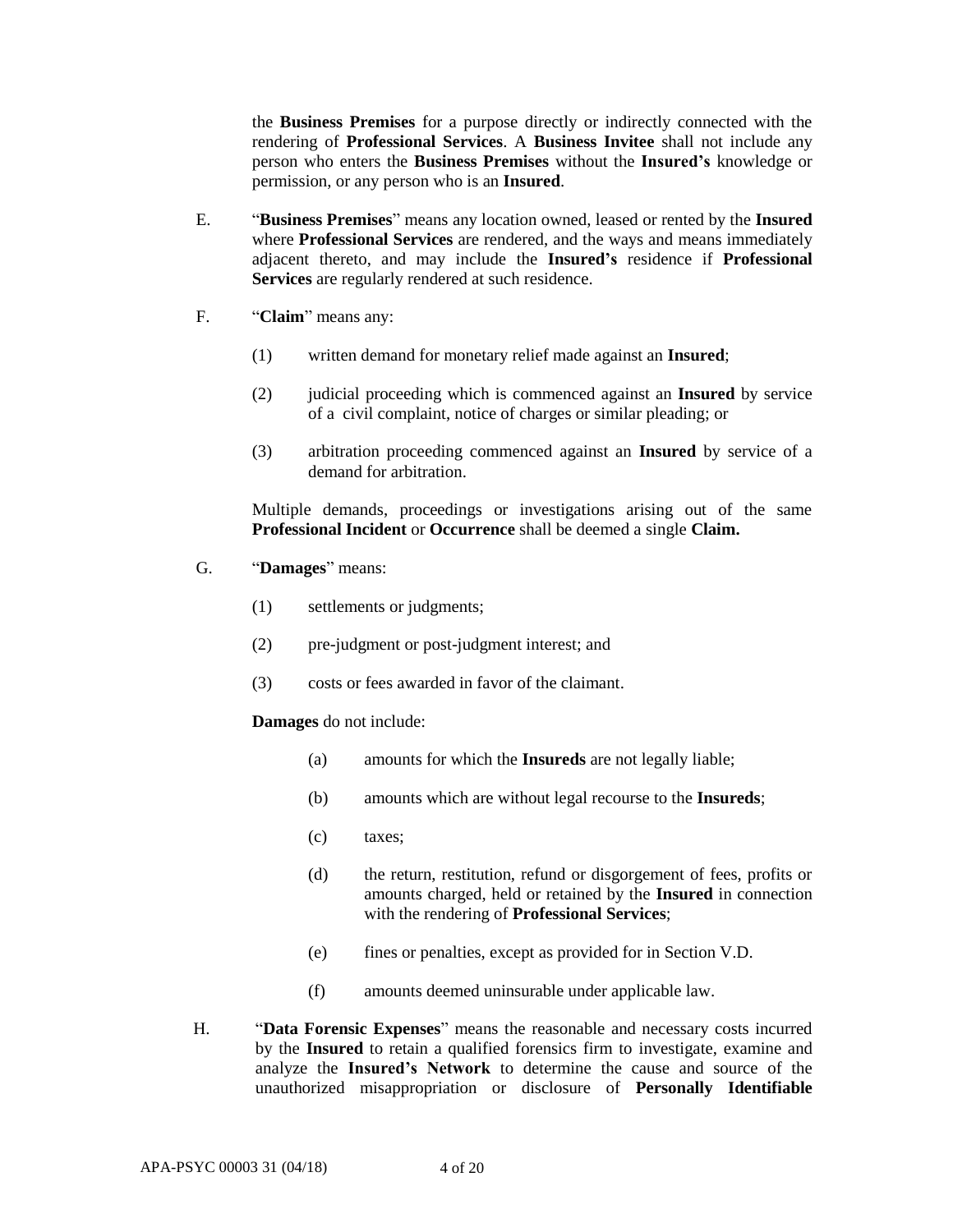**Information** and the extent to which such **Personally Identifiable Information** was accessed.

I. "**Defense Expenses**" means reasonable and necessary fees, costs, charges or expenses resulting from the investigation, defense or appeal of a **Claim** or a **Proceeding**.

**Defense Expenses** do not include:

- (a) amounts incurred prior to the date a **Claim** is first made, or a **Proceeding** is first brought, and reported to the **Insurer**;
- (b) compensation or benefits of any natural person **Insured** or any overhead expenses of any **Insured** organization;
- (c) fines or penalties; or
- (d) any costs, fees or expenses to comply with a determination or decision made by a regulatory body, licensing board, agency or other organization in a **Proceeding**.
- J. "**Fire Damage**" means **Property Damage** to the tangible property of a third party other than the **Insured**, caused by a fire to premises the **Insured** rents or leases from others or to premises temporarily occupied by the **Insured** with the permission of the owner, solely for the purpose of rendering **Professional Services**. Such premises shall not include the **Insured's** residence. **Fire Damage** includes any water damage caused by such fire. The fire must not be caused intentionally by the **Insured**.

With respect to **Fire Damage**, **Property Damage** shall not include damage to any personal property owned by the **Insured**, or any other personal property of any person that is within the **Insured's** care, custody or control.

- K. "**HIPAA**" means the Health Insurance Portability and Accountability Act of 1996 (Public Law 104-191), as amended, and any regulations promulgated thereunder.
- L. "**Insured(s)**" means:
	- (1) the individual, partnership, or corporation designated as the **Named Insured** in Item 1(a) of the Declarations and the individual(s) designated as Additional **Named lnsureds** in Item 1(b) of the Declarations;
	- (2) any present or former employee, partner, executive officer, director or stockholder of the **Named Insured** designated in Item 1(a) of the Declarations, but only while acting in his or her capacity as such;
	- (3) any individual, partnership or corporation designated in Item 2 of the Declarations, but only as to matters for which a **Named Insured** may be liable;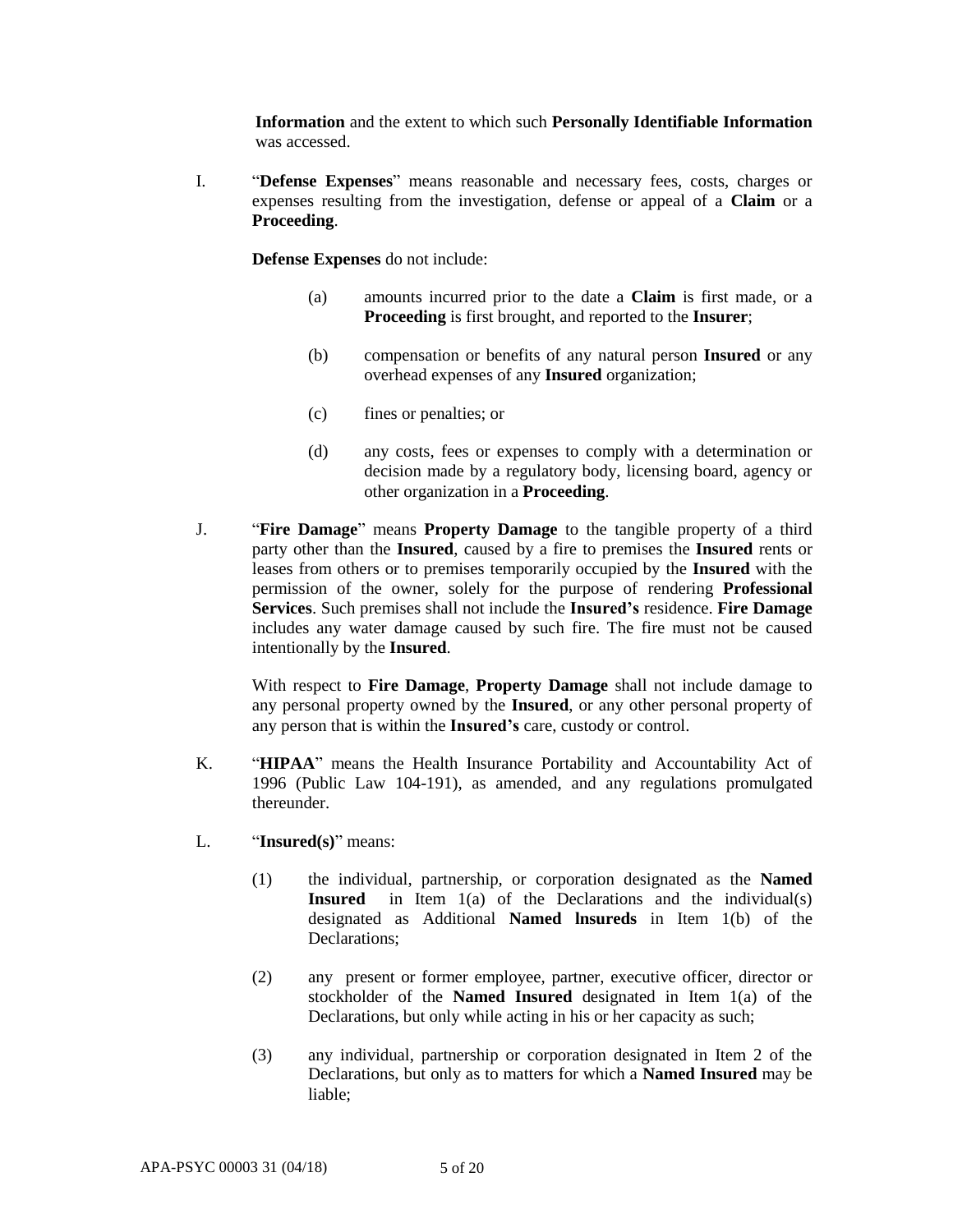- (4) the lawful spouse or domestic partner (whether such status is derived by reason of statutory law, common law or otherwise) of a **Named Insured**  arising solely out of his or her status as the spouse or domestic partner of a **Named Insured**; provided, however, that coverage shall not be afforded for any actual or alleged **Professional Incident** or **Occurrence** by or on the part of the spouse or domestic partner, unless such person is a **Named Insured**; and
- (5) the estates, heirs or legal representatives of any incompetent, insolvent, bankrupt or deceased person who was an **Insured** at the time the **Professional Incident** or **Occurrence** upon which such **Claim** is based were committed; provided, however, that coverage shall not be afforded for any actual or alleged **Professional Incident** or **Occurrence** by or on the part of any such estates, heirs or legal representatives.
- M. "**Insurer**" means the Insurer specified in the Declarations.
- N. "**Medical Payments**" means reasonable payments for:
	- (1) first aid administered at the time of an accident;
	- (2) necessary medical, surgical, x-ray and dental services, including prosthetic devices; and
	- (3) necessary ambulance, hospital, professional medical and nursing and funeral services,

provided that such treatment and services are rendered within one year of the **Occurrence** that caused the **Bodily Injury**.

- O. "**Named Insured**" means the natural person(s) or organization(s) named in Item 1(a) or 1(b) of the Declarations.
- P. "**Network**" means computer hardware, software, firmware, and components thereof, including software and electronic data stored on or within the **Insured's Network**, which are connected through two or more computers, including such networks accessible through the Internet, intranets, extranets or virtual private networks. **Network** shall not include the computer hardware, software, firmware, or components thereof, of any third party provider of telephone, telecommunications, cable, Internet, or satellite services.
- Q. "**Occurrence**" means:
	- (1) as respects **Bodily Injury** or **Property Damage**, an accident, including continuous or repeated exposure to substantially the same general harmful conditions. All such exposure to substantially the same general harmful conditions will be deemed to arise out of the same **Occurrence**; or
	- (2) as respects **Personal Injury or Advertising Injury,** an offense arising out of the **Insured's** business that causes **Personal Injury or**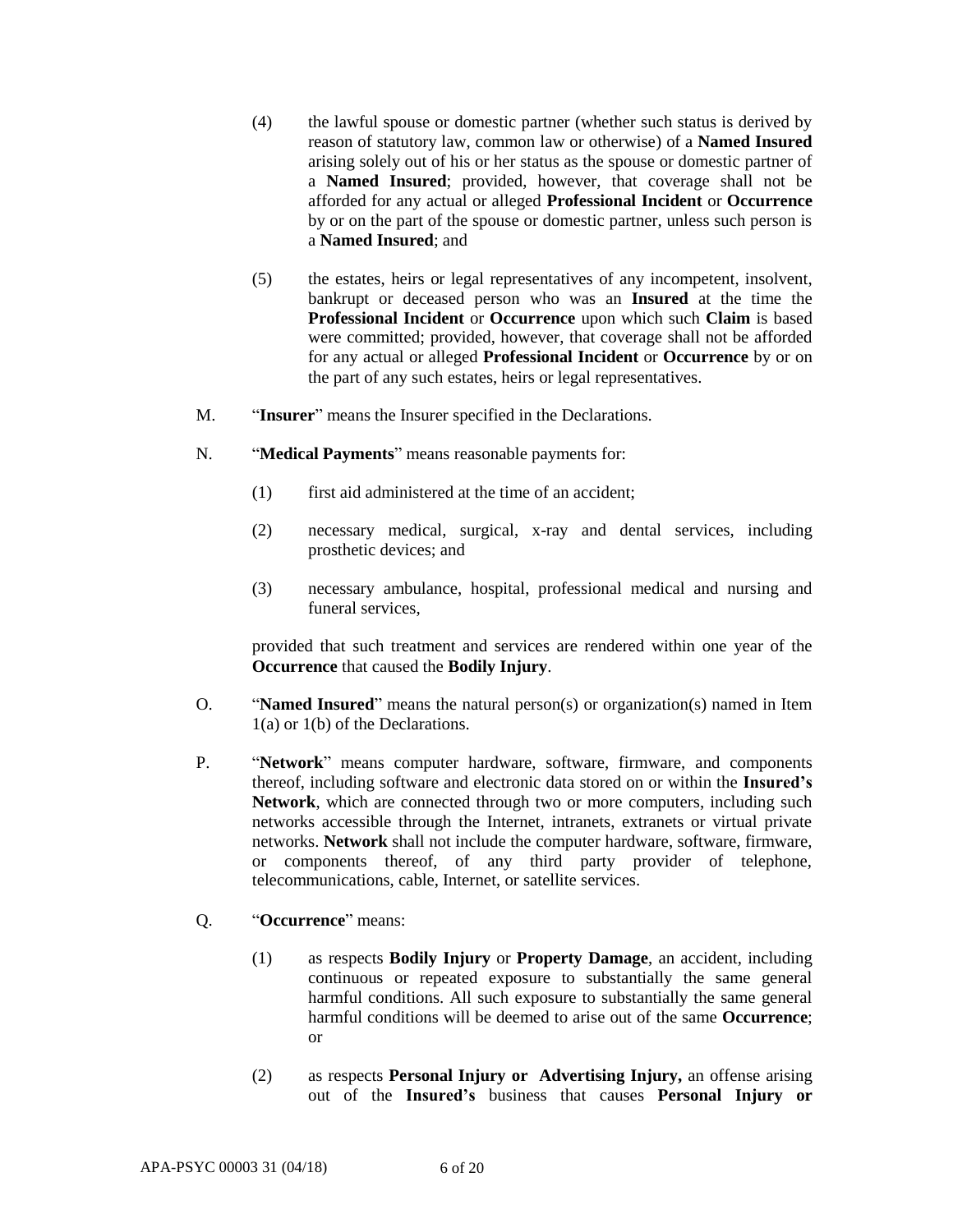**Advertising Injury.** All **Damages** that arise from the same, related or repeated injurious material or act will be deemed to arise out of the same **Occurrence**, regardless of the frequency or repetition thereof, the number and kind of media used and the number of claimants.

**Occurrence** does not include the rendering of **Professional Services** or a **Privacy Wrongful Act**.

- R. "**Personal or Advertising Injury**" means injury, including consequential **Bodily Injury**, suffered by a person other than a patient or client of the **Insured**, arising out of one or more allegations of the following offenses:
	- (1) false arrest, detention or imprisonment;
	- (2) malicious prosecution;
	- (3) the wrongful eviction from, wrongful entry into, or invasion of the right of private occupancy of a room, dwelling or premises that a person occupies, committed by or on behalf of its owner, landlord or lessor;
	- (4) oral or written publication, in any manner, of material that slanders or libels a person or organization or disparages a person's or organization's goods, products or services;
	- (5) oral or written publication, in any manner, of material that violates a person's right of privacy;
	- (6) the use of another's advertising idea in any **Advertisement**; or
	- (7) infringing upon another's copyright, trade dress or slogan in any **Advertisement**.

#### S. **"Personally Identifiable Information**" means:

- (1) information from which an individual may be uniquely and reliably identified, including, but not limited to an individual's name, address, telephone number, email address, in combination with their social security number, account relationships, account numbers, passwords, PIN numbers, credit card numbers or biometric information; or
- (2) personal information as defined in any U.S. federal or state privacy protection law governing the control and use of an individual's personal and confidential information, including any regulations promulgated thereunder, or any similar or related laws or regulations of any foreign jurisdiction, including but not limited to:
	- (a) "nonpublic personal information" as defined by Title V of the Gramm-Leach-Bliley Act of 1999, as amended, and any regulations promulgated thereto;
	- (b) "protected health information" as defined by **HIPAA**.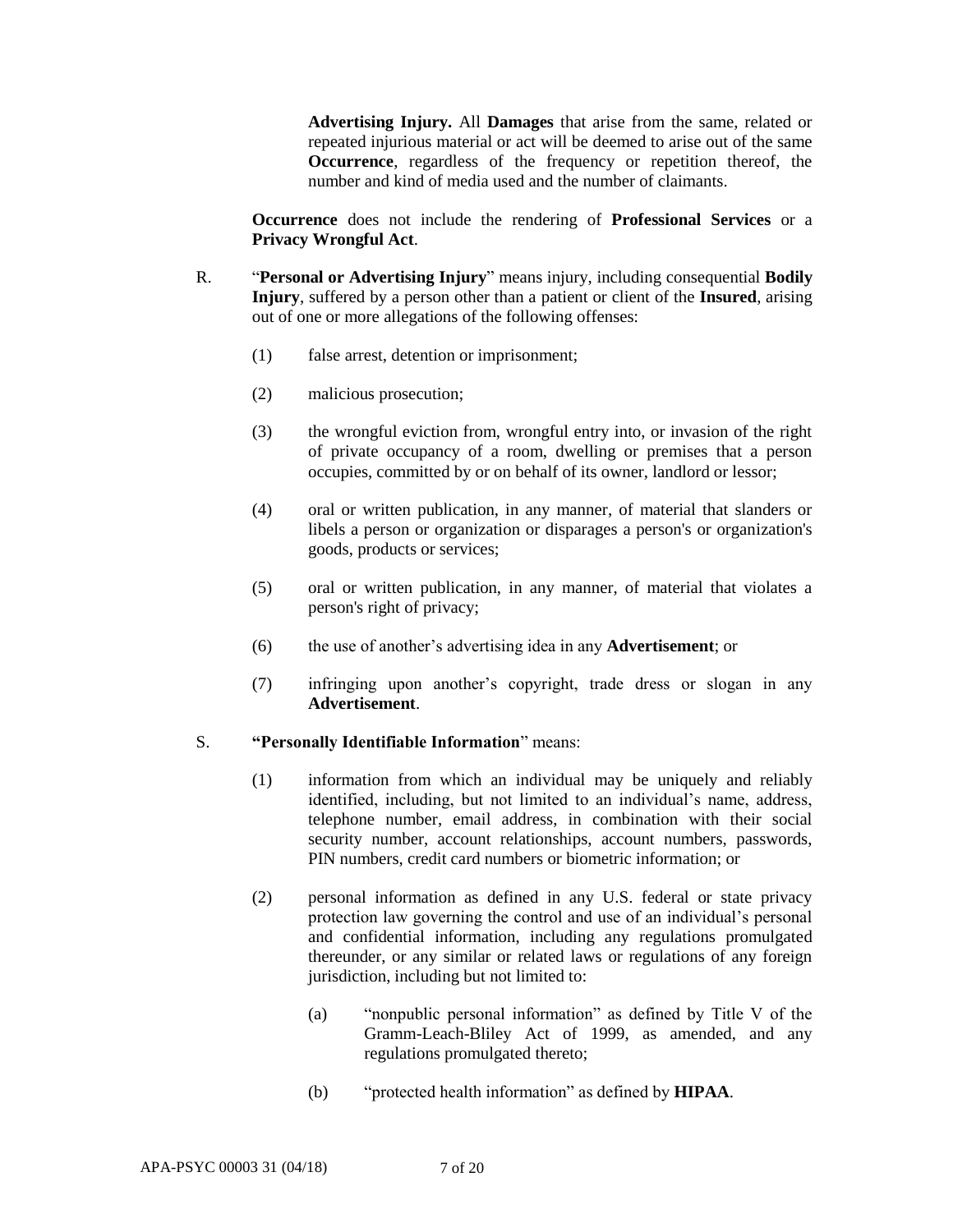- T. "**Policy Period**" means the period commencing on the inception date shown in Item 3 of the Declarations. This period ends on the earlier of either the expiration date shown in Item 3 of the Declarations or the effective date of cancellation of this Policy.
- U "**Pollutant**" means any solid, liquid, gaseous or thermal irritant or contaminant, including smoke, vapor, soot, fumes, acids, alkalis, chemicals and waste.
- V. **"Privacy Wrongful Act"** means any actual or alleged act, error, or omission committed by any **Insured**, solely in connection with the rendering of **Professional Services**, which results in:
	- (1) the misappropriation or disclosure of **Personally Identifiable Information**;
	- (2) a breach or violation of U.S. federal or state law or regulations associated with the control and use of **Personally Identifiable Information**;

**Privacy Wrongful Act** shall not include any breach or violation of any U.S. federal or state law if such breach or violation is not the result of the actual or potential unauthorized disclosure of, or access to **Personally Identifiable Information**.

All such acts, errors or omissions, as referenced in this definition, that are actually or allegedly caused, committed, or attempted by or claimed against one or more **Insureds** arising out of the same or relating to the same or series of related facts, circumstances, situations, transactions or events shall be deemed to be the same **Privacy Wrongful Act**. **Privacy Wrongful Act** does not include an **Occurrence** or **Professional Incident**.

- W. "**Proceeding**" means any:
	- (1) hearing or disciplinary action before any regulatory body, licensing board, agency or other organization responsible for monitoring, licensing or regulating the **Insured's** conduct as respects the rendering of **Professional Services**, but only if such hearing or action is a direct result of a **Professional Incident**, and such **Professional Incident** took place during the **Policy Period**;
	- (2) civil proceeding in which the **Insured** is not a defendant but has been ordered to offer deposition testimony regarding **Professional Services**; or
	- (3) civil proceeding in which the **Insured** is not a defendant but has received a subpoena for document or record production.
- X. "**Professional Incident**" means any actual or alleged negligent act, error, or omission, solely in the performance of, or actual or alleged failure to perform, **Professional Services**.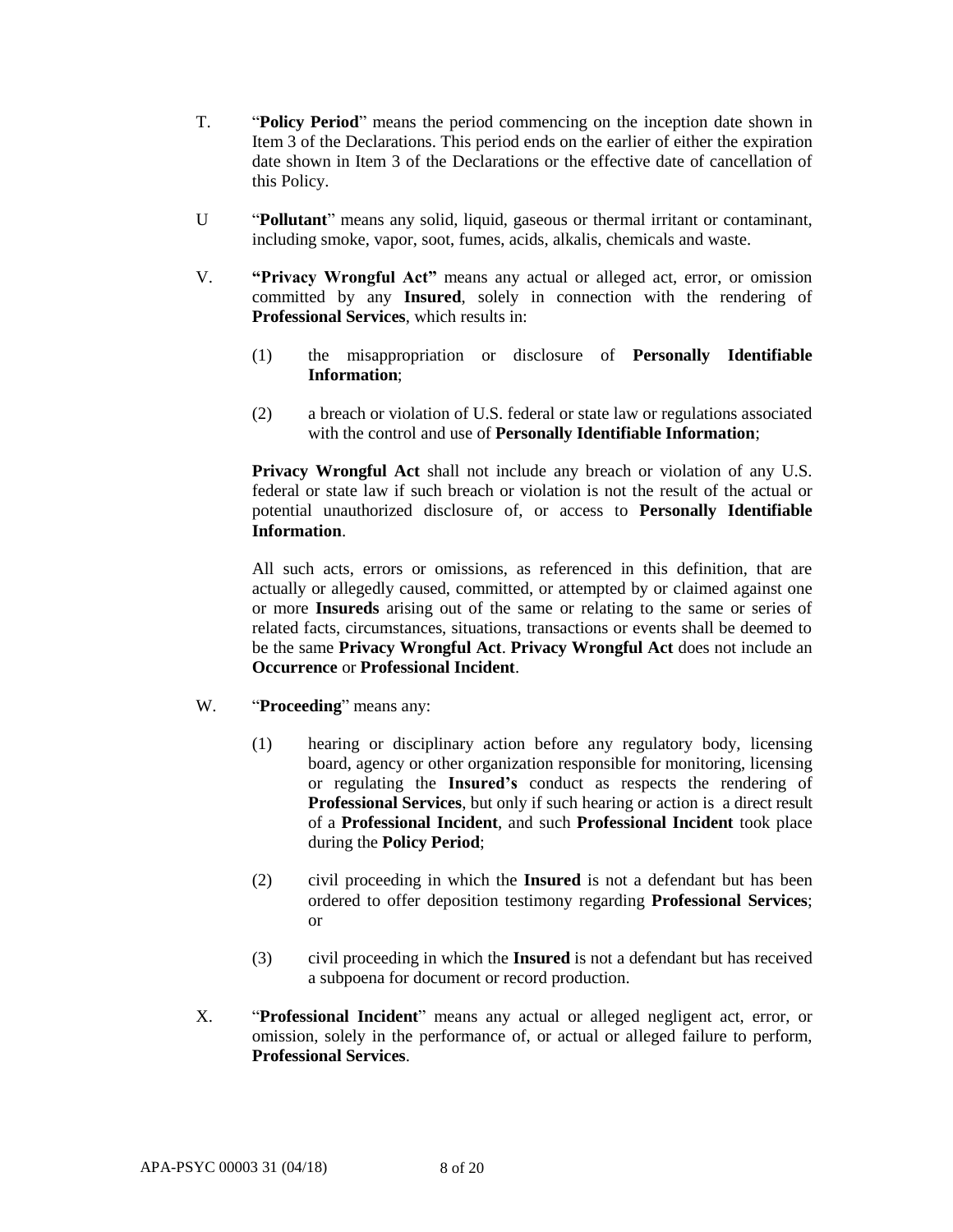All such acts, errors or omissions, as referenced in this definition, that are actually or allegedly caused, committed, or attempted by or claimed against one or more **Insureds** arising out of the same or relating to the same or series of related facts, circumstances, situations, transactions or events shall be deemed to be the same **Professional Incident**. A **Professional Incident** does not include an **Occurrence** or a **Privacy Wrongful Act.**

- Y. "**Professional Services**" means all mental health related services rendered by the **Insured**, or by any person or organization for whom the **Named Insured** is legally responsible, including but not limited to the following:
	- (1) medical services directly related with the practice of psychiatry or behavioral health with respect to evaluating, diagnosing or treating a mental disorder and routine medical care incidental to the provision of such services to patients or clients;
	- (2) the practice of forensic psychiatry, including expert testimony or assistance in legal proceedings;
	- (3) psychiatric peer review, utilization review and participation on medical or medicine review committees;
	- (4) services as a member of a formal accreditation, credentialing or standards review or similar professional board or committee;
	- (5) the publication of articles or books, and broadcasting or telecasting activities directly relating to **Professional Services**;
	- (6) formal clinical teaching activities;
	- (7) medical services as described in paragraph (1) above, when performed in the context of a clinical trial; or
	- (8) the rendering of emergency medical treatment without the expectation of compensation.

**"Professional Services**" shall not mean any medical services generally associated with the practice of Neurology, including the administration of any neurological procedures. Neurology, as referenced in this paragraph, shall mean the diagnosis and treatment of disorders of the central, peripheral and autonomic nervous systems.

- Z. "**Property Damage**" means physical injury to or destruction of tangible property, including loss of use of it, or loss of use of tangible property which has not been physically injured or destroyed.
- AA. **Public Relations Event** means the publication of unfavorable information relating to the **Privacy Wrongful Acts** of an **Insured**, which can be reasonably considered to lessen public confidence in the competence, integrity or viability of the **Insured** to conduct business.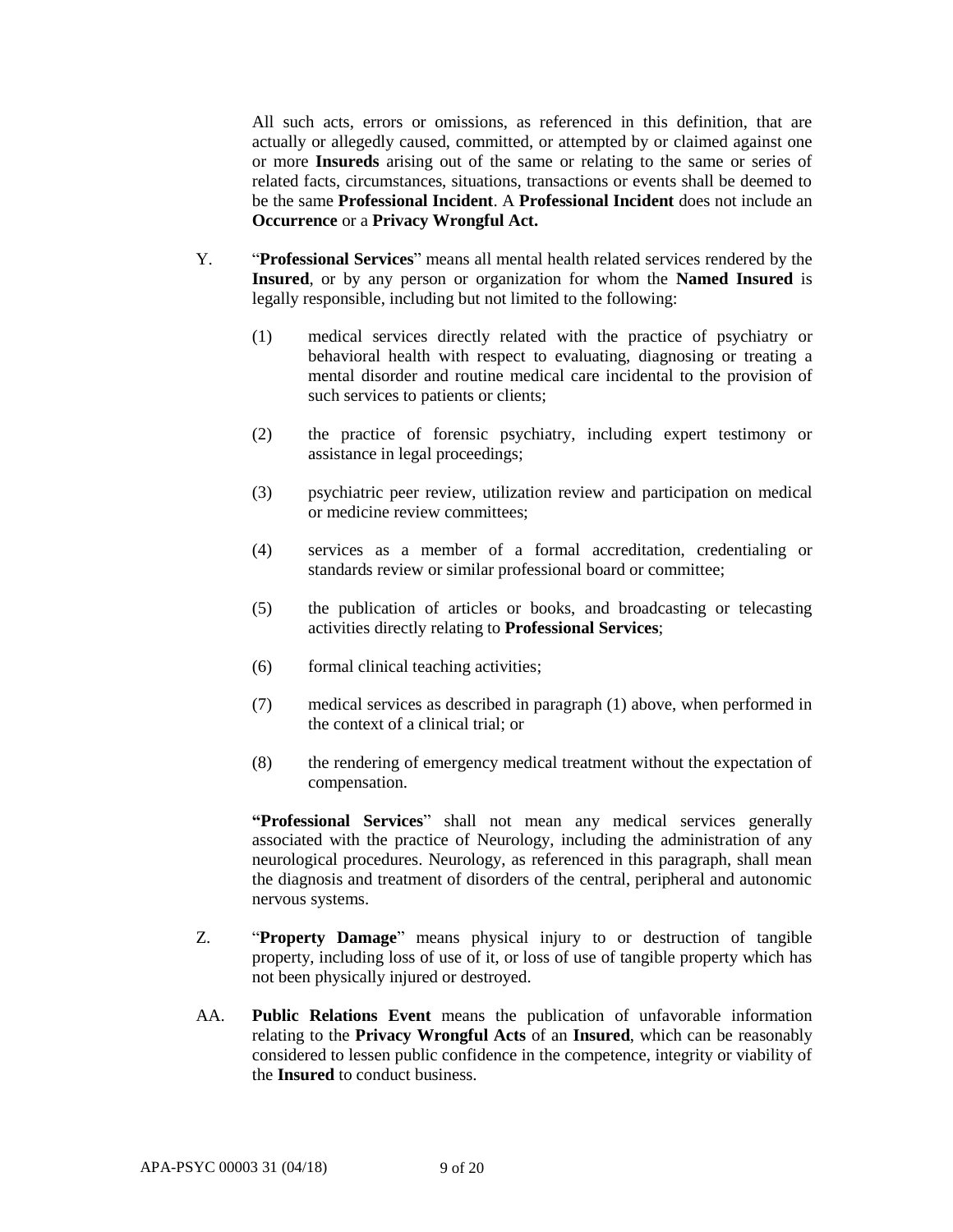- BB. **Public Relations Expenses** means the following amounts, when incurred during the pendency of, and in anticipation of, a **Public Relations Event**:
	- (1) amounts for which the **Insured** incurs for those services performed by a public relations firm, crisis management firm or law firm selected by the **Insured** and approved in advance in writing by the **Insurer**, to minimize potential harm to the **Insured** arising from a **Public Relations Event**, including, without limitation, maintaining and restoring public confidence in the **Insured**, and providing advice to the **Insured**; and
	- (2) amounts for which the **Insured** becomes legally liable for the reasonable and necessary printing, advertising, mailing of materials, or travel by the **Insured** or the firm rendering services as referenced above.

**Public Relations Expenses** shall not include compensation, fees, benefits or overhead of any **Insured**.

CC. "**Sexual Misconduct**" means any type of actual, alleged, attempted, or proposed physical touching or caressing, or suggestion thereof by the **Insured** or any person for whom the **Insured** may be legally responsible, with or to any of the **Insured's** past or present patients or clients, or with or to any relative or any person who regularly resides with any such patient or client, or with or to any person with whom such patient or client or relative has an affectionate personal relationship, which could be considered sexual in nature and/or inappropriate to any **Professional Services** being rendered.

### **IV. EXCLUSIONS**

- A. This Policy shall not cover any **Defense Expenses** or **Damages** in connection with any **Claim** or **Proceeding**:
	- (1) alleging, arising out of, based upon or attributable to an **Insured's** dishonest, fraudulent, criminal, or malicious act, error, or omission, or that of any person for whose acts the **Insured** is legally responsible;

In determining the applicability of Exclusion  $A(1)$ , the facts pertaining to, the knowledge possessed by, or any **Professional Incident** or **Occurrence** committed by, any **Insured** shall not be imputed to any other **Insured**;

- (2) alleging, arising out of, based upon or attributable to any actual or alleged discrimination, harassment, retaliation, wrongful discharge, termination or any other employment-related or employment practice claim, including but not limited to any wage-hour claim, or claim of discrimination or harassment by any party who is not an employee of the **Insured**;
- (3) for any act, error or omission of a managerial or administrative nature; provided, however, that this Exclusion shall not apply to any **Claim** or **Proceeding** arising from the rendering of **Professional Services** as set forth in Definition Y.(3) and (4);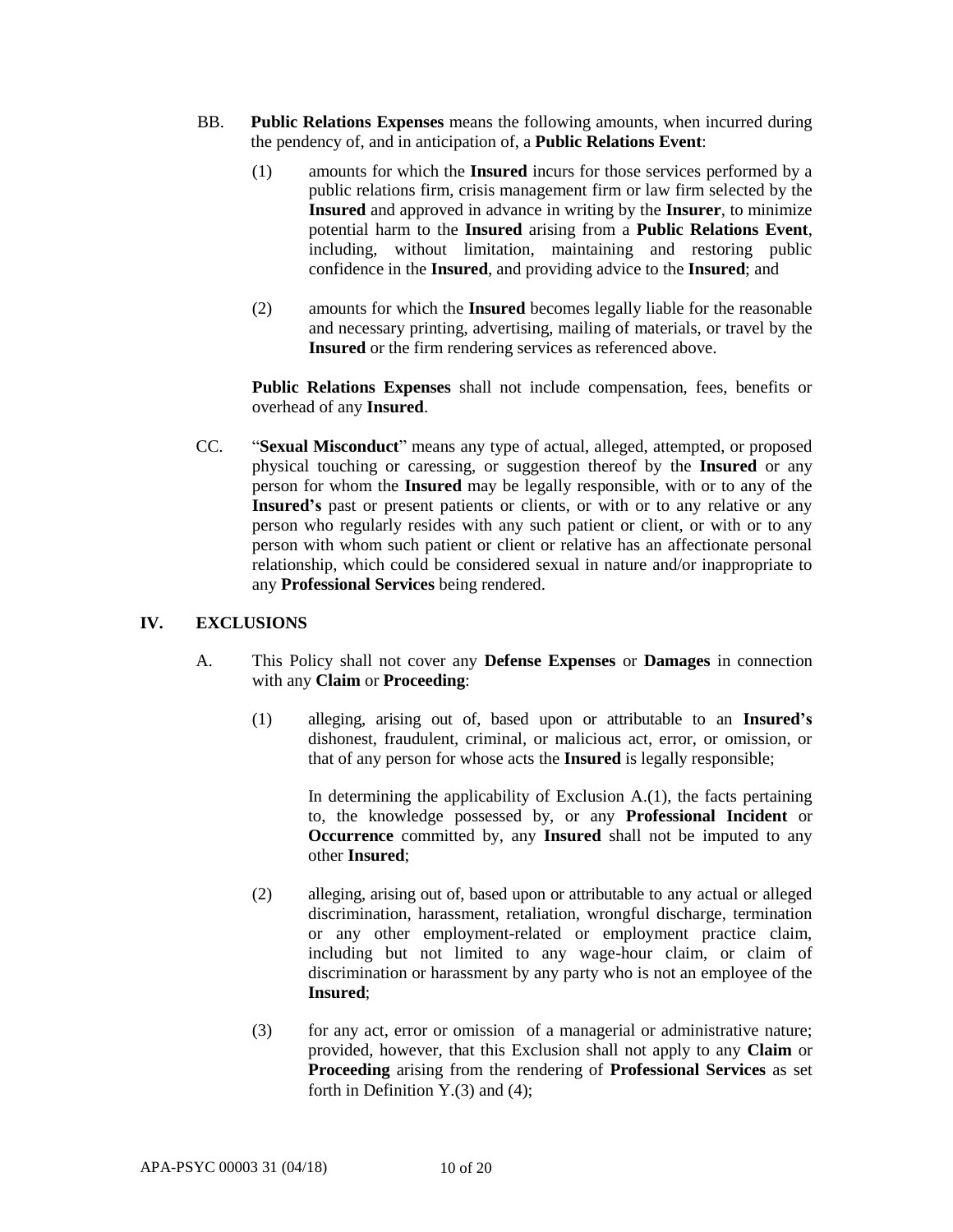- (4) alleging, arising out of, based upon or attributable to the **Insured's** ownership or operation of a hospital or other similar facility, or any other facility which provides bed and board or in-patient care, or a laboratory;
- (5) brought by, or on behalf of, any **Insured**, or for injury or damage sustained by any spouse or person who regularly resides in the home of any **Insured**;
- (6) for **Bodily Injury** or **Property Damage** arising out of the ownership, maintenance, use, operation or entrustment to others of any automobile, watercraft, aircraft or motor vehicle, or the loading or unloading thereof;
- (7) for **Bodily Injury** or damage to the **Insured's** employee or any independent contractor or employee of any independent contractor working for such **Insured**, arising out of the course of his or her work for such **Insured**, or to the spouse or relative of such employee or independent contractor as a consequence of injury or damage to the employee or independent contractor;
- (8) alleging, arising out of, based upon or attributable to any obligation pursuant to any workers' compensation, disability benefits, unemployment compensation, unemployment insurance, retirement benefits, social security benefits or similar law;
- (9) arising out of any intentional act of plagiarism, infringement or violation of any copyright, patent, trademark or service mark or the misappropriation of intellectual property, ideas or trade secrets;
- (10) alleging, arising out of, based upon or attributable to **Property Damage** to property the **Insured** owns, rents, occupies, borrows or uses, or is in the **Insured's** care, or to premises the **Insured** has sold, given away, or abandoned; provided, however, that this Exclusion shall not apply to a **Claim** under Insuring Agreement B.(3);
- (11) alleging, arising out of, based upon or attributable to any business relationship between the **Insured** and any past or present patient or client;
- (12) alleging, arising out of, based upon or attributable to any **Professional Incident** committed with the knowledge that it was a **Professional Incident**, or which, before the effective date of this Policy, the **Insured** was aware of and could reasonably have foreseen might result in a **Claim** or a **Proceeding**;
- (13) alleging, arising out of, based upon or attributable to any **Professional Service** that is not allowable since the **Insured's** professional license or registration to practice medicine or prescribe controlled substances is suspended, revoked, terminated, surrendered or is not in effect;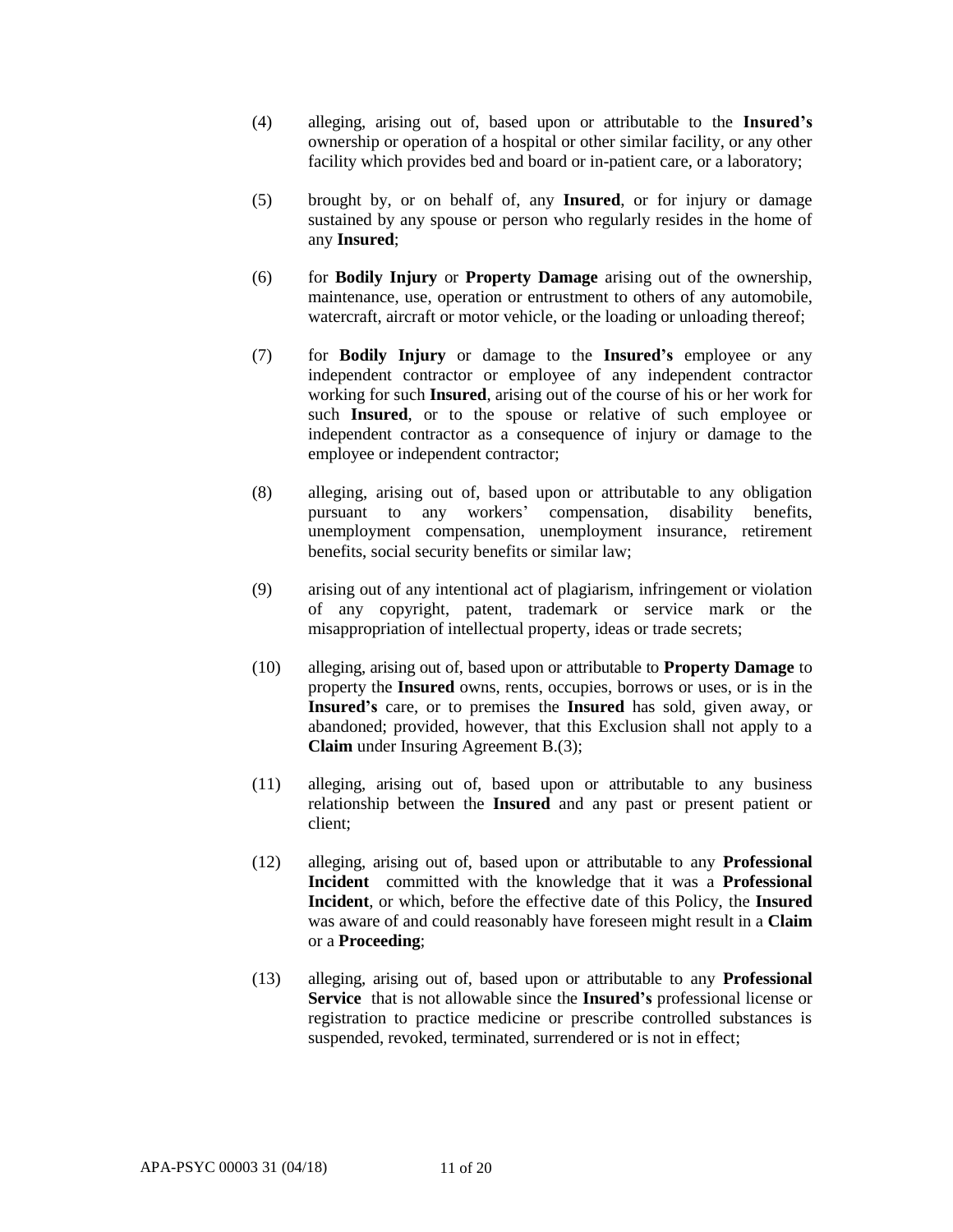- (14) alleging, arising out of, based upon or attributable to any **Professional Incident** committed while the **Insured** was under the influence of a drug or intoxicant;
- (15) caused directly or indirectly by war or any act of war, invasion, act of foreign enemy, hostilities (whether or not war is declared), strike, riot or civil commotion, civil war, rebellion, revolution, insurrection, military or usurped power or terrorism;
- (16) alleging, arising out of, based upon or attributable to the design, manufacture, use, distribution, promotion, or sale of any medication, device or equipment, or protocols; provided, however, that this Exclusion shall not apply to any **Claim** or **Proceeding** arising from: (1) the prescription of an FDA approved medication to a patient in the rendering of **Professional Services**; or (2) the rendering of **Professional Services** in a clinical trial as described in Definition Y.(7) provided that such clinical trial has been reviewed and approved by the FDA or an Institutional Review Board;
- (17) alleging, arising out of, based upon or attributable to, or in any way related to fungi, including mold or mildew, any mycotoxins, toxins, allergens, spores, scents, vapors, gases or by-products released by fungi, regardless of whether such fungi is:
	- (a) airborne;
	- (b) contained in a product; or
	- (c) contained in or a part of any building, structure, building material or any component of any part of any of the foregoing;
- (18) alleging, arising out of, based upon or attributable to the actual, alleged or threatened discharge, dispersal, release or escape of **Pollutants**; or any liability or obligation to test, monitor, clean up, remove, contain, treat, detoxify or neutralize **Pollutants**, whether or not any of the foregoing are to be performed by or on behalf of the **Insured**;
- (19) alleging, arising out of, based upon or attributable to any procedure, treatment, course of treatment, or diagnosis that is outside the scope of the **Insured's** specialty or training;
- (20) alleging, arising out of, based upon or attributable to:
	- (a) any actual or alleged Medicare/Medicaid fraud or abuse or any other actual or alleged fraud against the government; or
	- (b) any improper or excessive billing for the cost of the **Insured's** goods or services or any other type of billing or fee dispute.
- B. This Policy shall not cover any notification costs from a **Privacy Wrongful Act, Public Relations Expenses or Data Forensic Expenses** based upon, arising out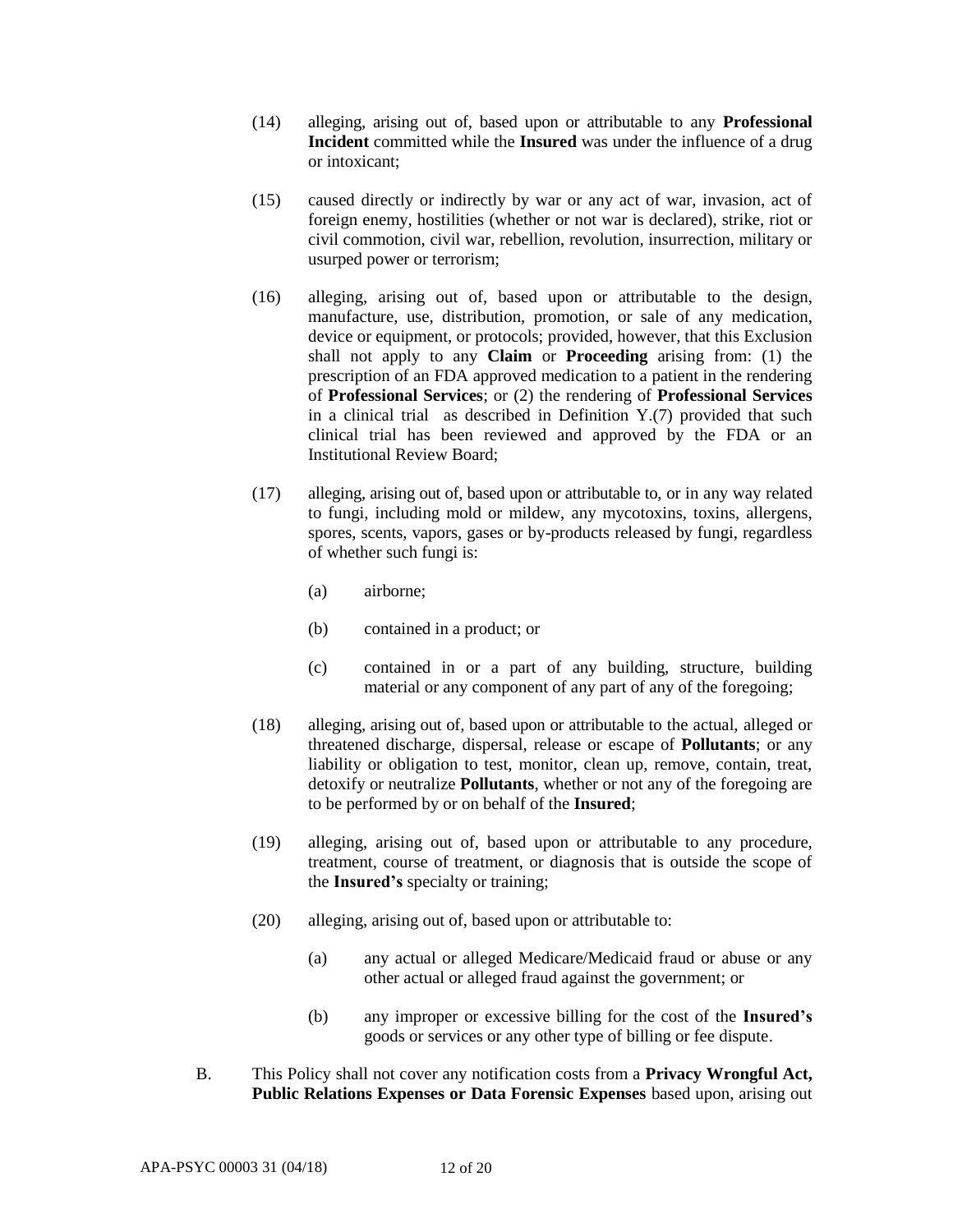of, directly or indirectly resulting from or in any way involving any of the following:

- (1) unsolicited electronic dissemination of faxes, emails, text messages or similar communications to any prospective or actual patient or **Business Invitee** of the **Insured** or to any other third party, including but not limited to any violation of the Telephone Consumer Protection Act, any federal or state anti-spam statute, or any other federal or state statute, law or regulation relating to a person's or entity's right of seclusion;
- (2) failure, interruption or reduction in supply of utility service or infrastructure including without limitation electrical, gas, water, telephone, Internet, cable, satellite or telecommunications;
- (3) any wireless network that is not protected by either Wi-Fi Protected Access ("WPA") or any other security protocol that provides equal or greater protections than WPA;
- (4) the use of a laptop computer, portable computer or other portable electronic device that does not employ whole disc encryption;
- (5) back-up tapes, optical media or any other form of portable back-up media which are not encrypted; or
- (6) expiration or withdrawal of technical support by a software vendor.

# **V. LIMITS OF LIABILITY**

### A. **Maximum Limits of Liability - Insuring Agreements:**

- (1) The Limits of Liability for Insuring Agreements A. and B. as set forth in this Section V.A. are part of, and not in addition to, the Aggregate Limit of Liability shown in Item 4(c) of the Declarations.
- (2) As respects Insuring Agreement A., the amount set forth in Item 4(a) of the Declarations ("Per Claim - Insuring Agreement A") is the most the **Insurer** will be liable to pay for **Damages** for any **Claim** under this Insuring Agreement. **Defense Expenses** are not part of, and are in addition to, the amount shown in Item 4(a) of the Declarations.
- (3) As respects Insuring Agreements B.(1) and B.(2), the amount set forth in Item 4(b) of the Declarations ("Per Claim - Insuring Agreements B.(1) and B.(2)") is the most the **Insurer** will be liable to pay for **Damages** for any **Claim** under these Insuring Agreements. **Defense Expenses** are not part of, and are in addition to, the amount shown in Item 4(b) of the **Declarations**
- (4) As respects Insuring Agreement B.(3), \$150,000 is the most the **Insurer**  will be liable to pay for **Damages** for all **Claims** for **Fire Damage** under this Insuring Agreement, regardless of the number of such **Claims**.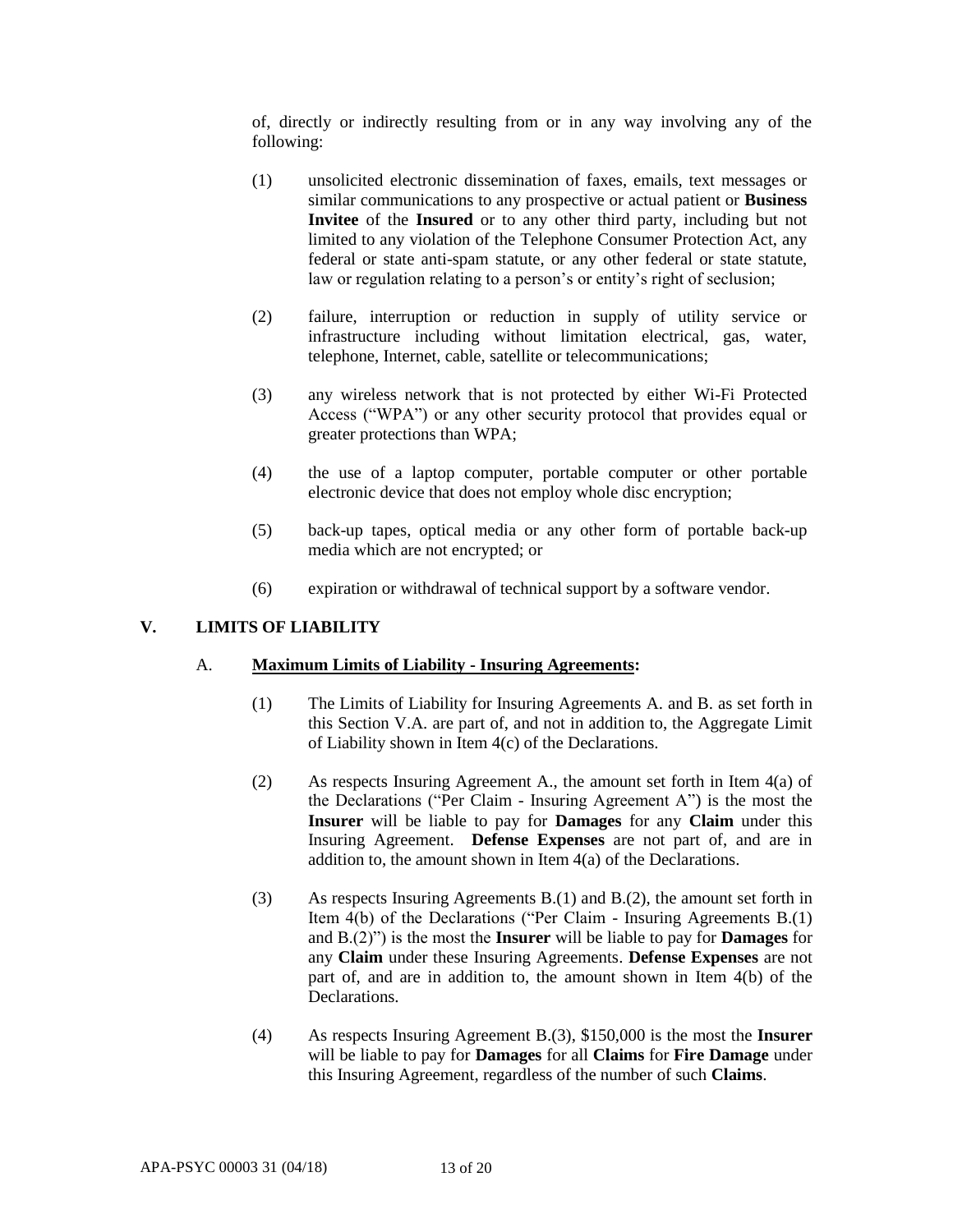- (5) As respects Insuring Agreement C., \$25,000 is the most the **Insurer** will be liable to pay for all: (a) notification costs arising from a **Privacy Wrongful Act** under paragraph (1) of this Insuring Agreement; (b) **Public Relations Expenses** in connection with a **Public Relations Event** under paragraph (2) of this Insuring Agreement; and (c) **Data Forensic Expenses** under paragraph (3) of this Insuring Agreement. Such costs, **Public Relations Expenses** and **Data Forensic Expenses**  are separate from, and in addition to, the Aggregate Limit of Liability set forth in Item 4(c) of the Declarations.
- (6) If the **Insurer** has named an additional **Named Insured** in Item 1(b) of the Declarations, the applicable Limits of Liability will apply separately to each such additional **Named Insured**, but only with respect to the coverage provided under Insuring Agreement A.
- (7) In the event that a **Claim** is made against the **Insureds** for which coverage may be provided under both Insuring Agreement A. and Insuring Agreement B. of this Policy, coverage shall only be provided under one Insuring Agreement and such **Claim** shall be subject to only "each Claim" Limit of Liability.

# B. **Aggregate Limit of Liability:**

The amount set forth in Item  $4(c)$  of the Declarations ("Aggregate") is the maximum total amount the **Insurer** will be liable to pay for **Damages** for all **Claims** under Insuring Agreements A. and B., regardless of the number of **Claims** under all Insuring Agreements, including **Claims** involving, or at any time involving, any allegation of **Sexual Misconduct**.

# C. **Maximum Limit of Liability - Sexual Misconduct:**

\$25,000 is the most the **Insurer** will be liable to pay for all **Claims** against the **Insured** involving any **Sexual Misconduct** by the **Insured** or by any person for whom the **Insured** may be legally responsible. If any **Sexual Misconduct** is alleged at any stage during a **Claim**, all allegations in that **Claim** which arise out of the same or related professional treatment or relationship will be subject to that \$25,000 maximum. If the **Insurer** has paid this \$25,000 maximum, it will no longer have any duty to defend any **Claim** involving any **Sexual Misconduct**. This \$25,000 maximum is part of, and not in addition to, the Limits of Liability shown in Items 4(a) and 4(c) of the Declarations.

# D. **Maximum Limit of Liability - Punitive Damages:**

\$250,000 is the most the **Insurer** will be liable to pay for punitive or exemplary damages, or the multiple portion of any multiplied damages award arising from a **Claim**, regardless of the number of such **Claims**. The **Insurer** will be liable for such damages only to the extent such damages are insurable under the applicable law. This \$250,000 maximum is part of, and not in addition to, the Limits of Liability shown in Items 4(a) and 4(c) of the Declarations.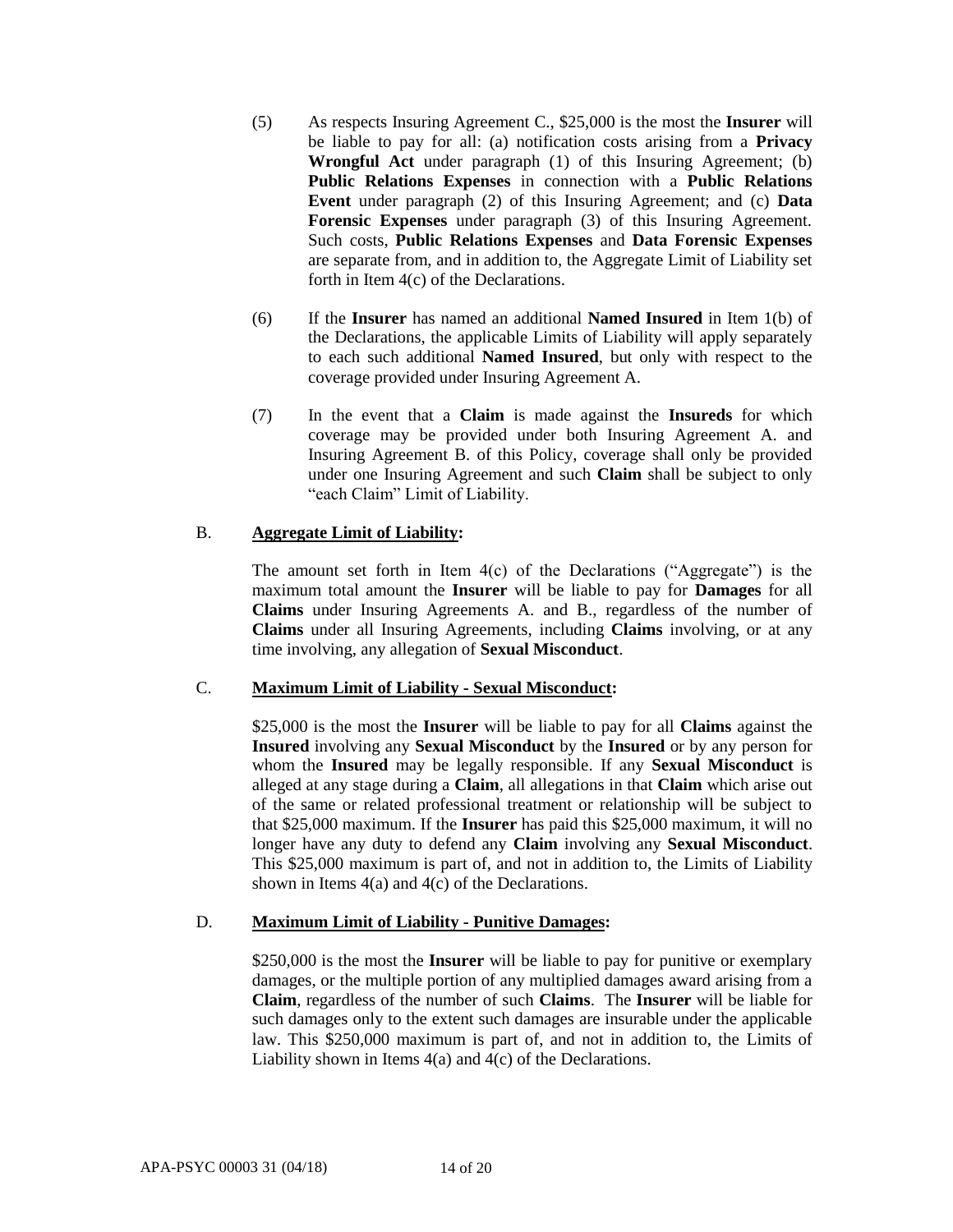### E. **Maximum Limits of Liability - Additional Coverages:**

- (1) The Limits of Liability applicable to Section II., Additional Coverages, are in addition to, and not part of, the Limits of Liability applicable to Section I., Insuring Agreements.
- (2) As respects Additional Coverage D., the amount set forth in Item 4(d) of the Declarations ("Per Proceeding") is the most the **Insurer** will be liable to pay for **Defense Expenses** incurred with respect to each **Proceeding**.
- (3) As respects Additional Coverage E., \$100,000 is the most the **Insurer**  will be liable to pay for **Medical Payments** caused by an **Occurrence,**  regardless of the number of such **Occurrences.**
- (4) \$15,000 is the most the **Insurer** will reimburse the **Insured** for the costs and expenses for medical supplies under Additional Coverage F., including one (1) hour of the **Insured's** lost earning at \$100.00 per hour or the **Insured's** average hourly rate charged for **Professional Services**, whichever is less.
- (5) \$25,000 is the most the **Insurer** will reimburse the **Insured** for medical expenses as a result of **Bodily Injury** or **Property Damage** caused by an **Assault or Battery** under Additional Coverage G.
- (6) If the **Insurer** has named an additional **Named Insured** in Item 1(b) of the Declarations, the Limits of Liability shown in the Declarations will apply separately to each such additional **Named Insured**, but only with respect to the coverage provided under Additional Coverage D.

# F. **Effect of Paying Limits of Liability:**

- (1) If the **Insurer** fully pays the Sexual Misconduct Limit of Liability set forth in paragraph C. of this Section V., it will have no duty to pay any additional amount(s) in connection with any **Claim** involving, or at any time involved, any allegation of **Sexual Misconduct**.
- (2) If the **Insurer** fully pays the Fire Damage Limit of Liability set forth in paragraph A.(4) of this Section V., it will have no duty to pay any additional amount(s) in connection with any **Claim** involving **Fire Damage**.
- (3) If the **Insurer** fully pays the Supplemental Privacy Coverage Limit of Liability set forth in paragraph A.(5) of this Section V., it will have no duty to pay any notification costs, **Public Relations Expenses** and **Data Forensics Expenses** under Insuring Agreement C.

# **VI. NOTICE PROVISIONS**

- A. The **Insured** must give the **Insurer** or its authorized agent written notice of any:
	- (1) **Claim** as soon as practicable after it is first made; or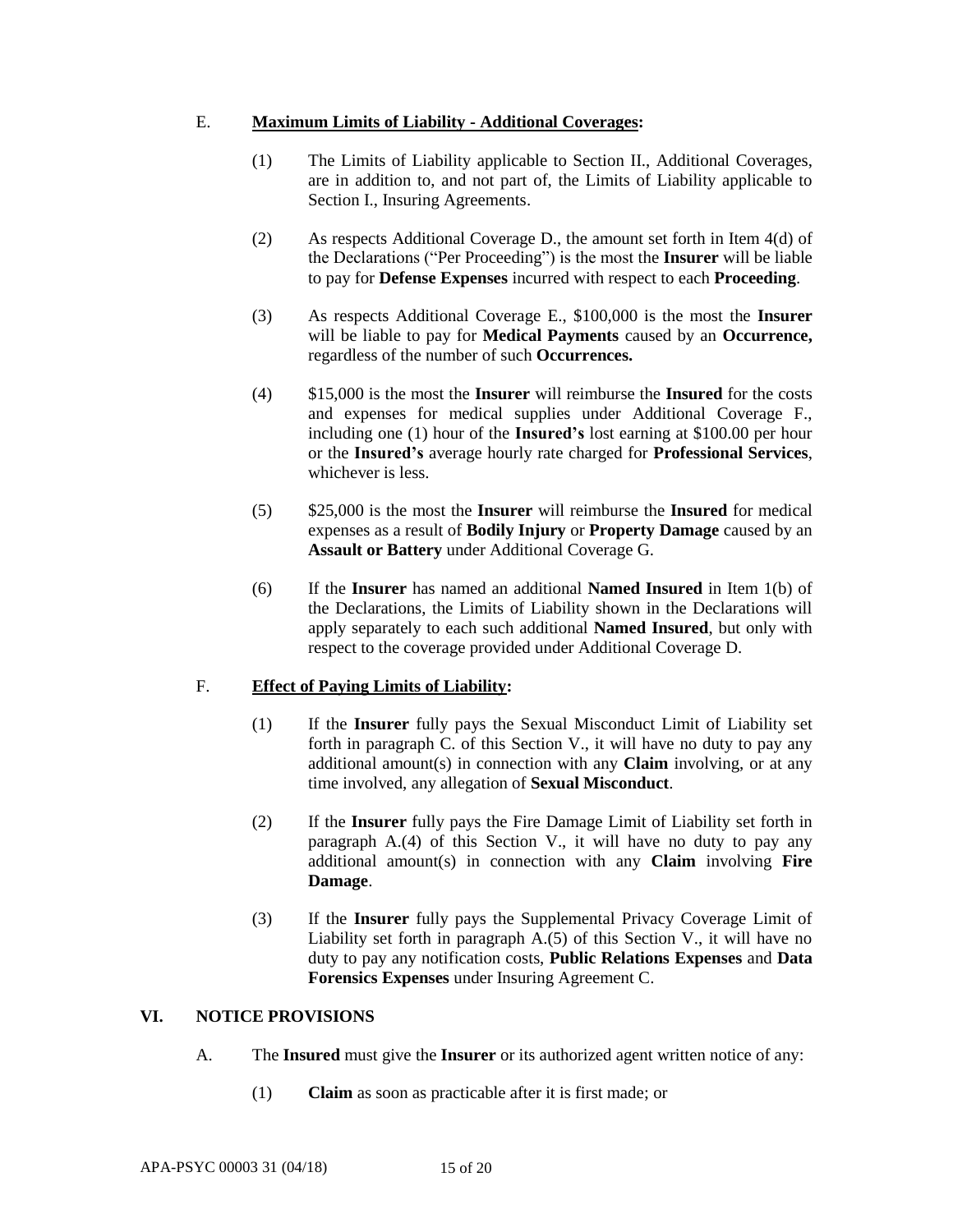- (2) **Proceeding** as soon as practicable after it is first brought.
- B. The **Insured** must also, as soon as possible, record and notify the **Insurer** of the specifics of the **Claim** or **Proceeding** and the date the **Insured** first received notice of it.
- C. The **Insured** must provide the **Insurer** or its authorized agent with a copy of all demands or legal papers the **Insured** receives as respects a **Claim** or **Proceeding.**
- D. If, during the **Policy Period**, the **Insured** first becomes aware of a **Professional Incident** or **Occurrence** which the **Insured** believes may give rise to a **Claim**, in order for any resulting **Claim** to be covered, the **Insured** must give the **Insurer** or its authorized agent written notice during the **Policy Period** of such **Professional Incident** or **Occurrence.** Such notice must state when and where the **Professional Incident** or **Occurrence** took place, the names and addresses of any witnesses and/or injured people, and the nature and location of any injury or damage.
- E. Solely as respects "notification costs" coverage under Insuring Agreement C.(1), the **Insured** must give the **Insurer** or its authorized agent written notice of the **Privacy Wrongful Act** as soon as practicable and obtain the **Insurer's** prior written approval before incurring notification costs as respects such **Privacy Wrongful Act**.
- F. Solely as respects **Public Relations Event** Coverage under Insuring Agreement  $C.(2)$ :
	- 1. The **Insured** must give the **Insurer** written notice of such actual or anticipated **Public Relations Event** as soon as practicable, but in no event later than thirty (30) days after the Expiration Date of the Policy.
	- 2. The public relations firm, crisis management firm or law firm selected by the **Insured** to perform services in connection with a **Public Relations Event** must be approved in writing by the **Insurer**, prior to the **Insured** incurring any **Public Relations Expenses.**
	- 3. All **Public Relations Expenses** must be reported to the **Insurer** as soon as practicable, but in no event later than thirty (30) days after the **Insured** first incurs such **Public Relations Expenses**.
- G. Solely as respects **Data Forensics Expenses** Coverage under Insuring Agreement C(3):
	- 1. The **Insured** must give the **Insurer** written notice of such unauthorized misappropriation or disclosure of **Personally Identifiable Information** as soon as practicable after it is discovered by the **Insured**, but in no event later than thirty (30) days after the Expiration Date of the Policy.
	- 2. The forensics firm selected by the **Insured** to perform data forensic services in connection with such unauthorized misappropriation or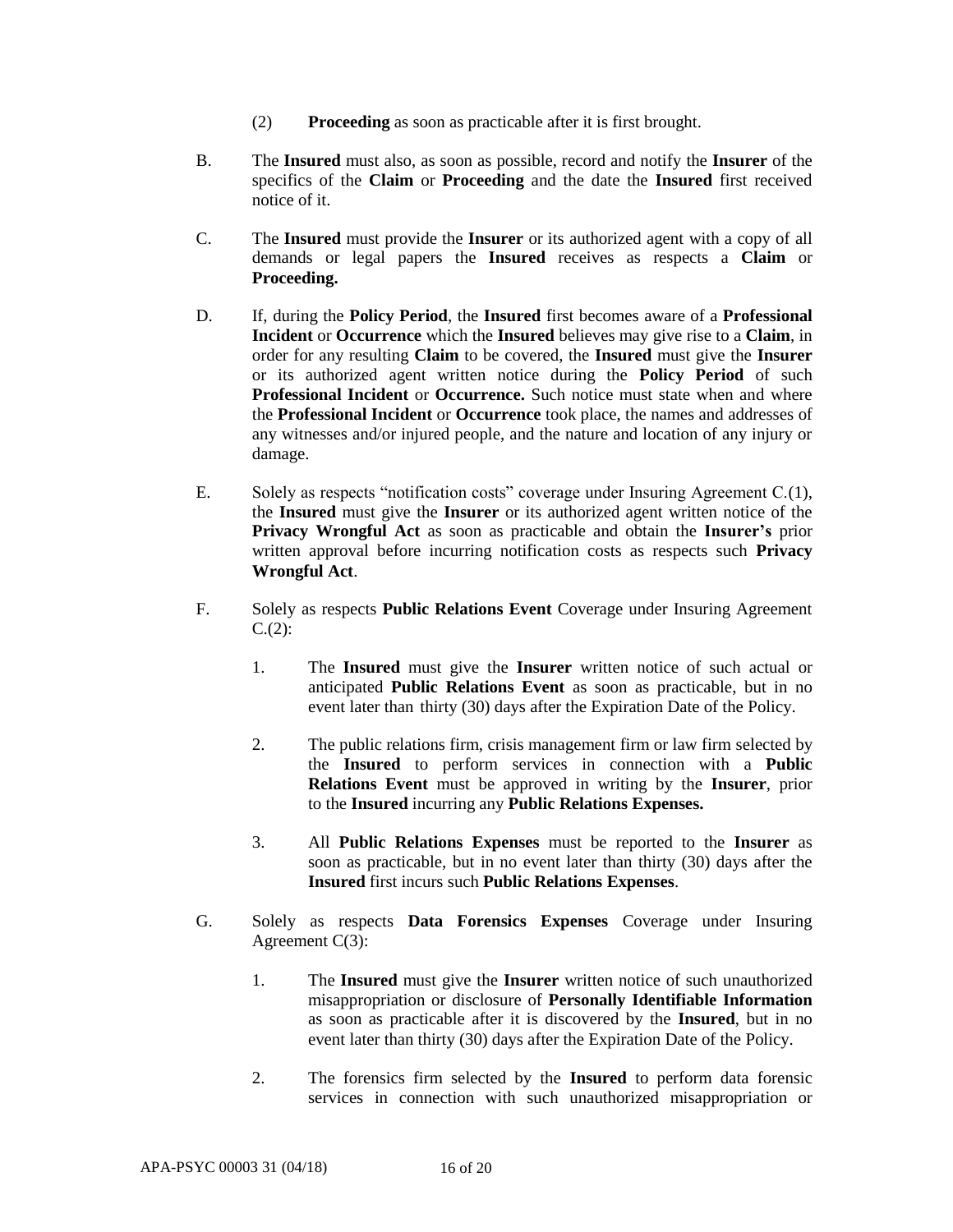disclosure of **Personally Identifiable Information** must be approved in writing by the **Insurer**, prior to the **Insured** incurring any **Data Forensic Expenses.**

- 3. The **Insured** must report any **Data Forensic Expenses** to the **Insurer** as soon as practicable but in no event later than thirty (30) days after the **Insured** first incurs such **Data Forensic Expenses**.
- H. Solely as respects **Medical Payments** coverage under Additional Coverage E., the **Insured** must give the **Insurer** or its authorized agent written notice of the **Occurrence** as soon as practicable after it takes place. In addition, such **Medical Payments** must be reported to the **Insurer** within ninety (90) days from the date such medical treatment or service was rendered to the injured **Business Invitee**.

### **VII. DEFENSE OF CLAIMS AND PROCEEDINGS, AND SETTLEMENT**

With respect to **Claims** under Insuring Agreements A. and B., the **Insurer** has the right and duty to defend, at the **Insurer's** expense and using counsel selected by the **Insurer**, any **Claim** against the **Insured** covered under such Insuring Agreements, even if the **Claim** is groundless, false or fraudulent. The **Insurer** also has the right to investigate any **Claim** and, with the **Insured's** written consent, to settle any **Claim** if the **Insurer**  believes that settlement is proper.

With respect to **Proceedings** under Additional Coverage II.D., the **Insurer** has the right and duty to defend, subject to the Limits of Liability and using counsel selected by the **Insurer**, any **Proceeding** against the **Insured** covered under such Additional Coverage.

The **Insureds** agree to give the **Insurer** full cooperation and provide such information as the **Insurer** may reasonably require relating to the defense of any **Claim** or **Proceeding**, the settlement of any **Claim** and the prosecution of any counterclaim, cross-claim or third-party claim, including without limitation the assertion of any indemnification or contribution rights.

The **Insured** shall not admit or assume any liability, incur any **Defense Expenses**, offer to settle any matter, enter into any settlement agreement or stipulate to any judgment without the **Insurer's** prior written consent, such consent not to be unreasonably withheld. Any amounts incurred by the **Insured** or any settlements or judgments agreed to by the **Insured** without such consent shall not be covered by this Policy.

#### **VIII. OTHER INSURANCE**

The insurance provided by this Policy shall apply only as excess over any other valid and collectible insurance, self-insurance plan or self-funded vehicle whether such other insurance, plan or vehicle is stated to be primary, contributory, excess, contingent or otherwise, unless such other insurance, plan or vehicle is written specifically as excess insurance over the applicable Limits of Liability provided by this Policy. This Policy shall specifically be excess of any other valid and collectible insurance pursuant to which any other insurer has a duty to defend a **Claim** for which this Policy may be obligated to pay **Damages** or **Defense Expenses.** This Policy shall not be subject to the terms and conditions of any other insurance policy.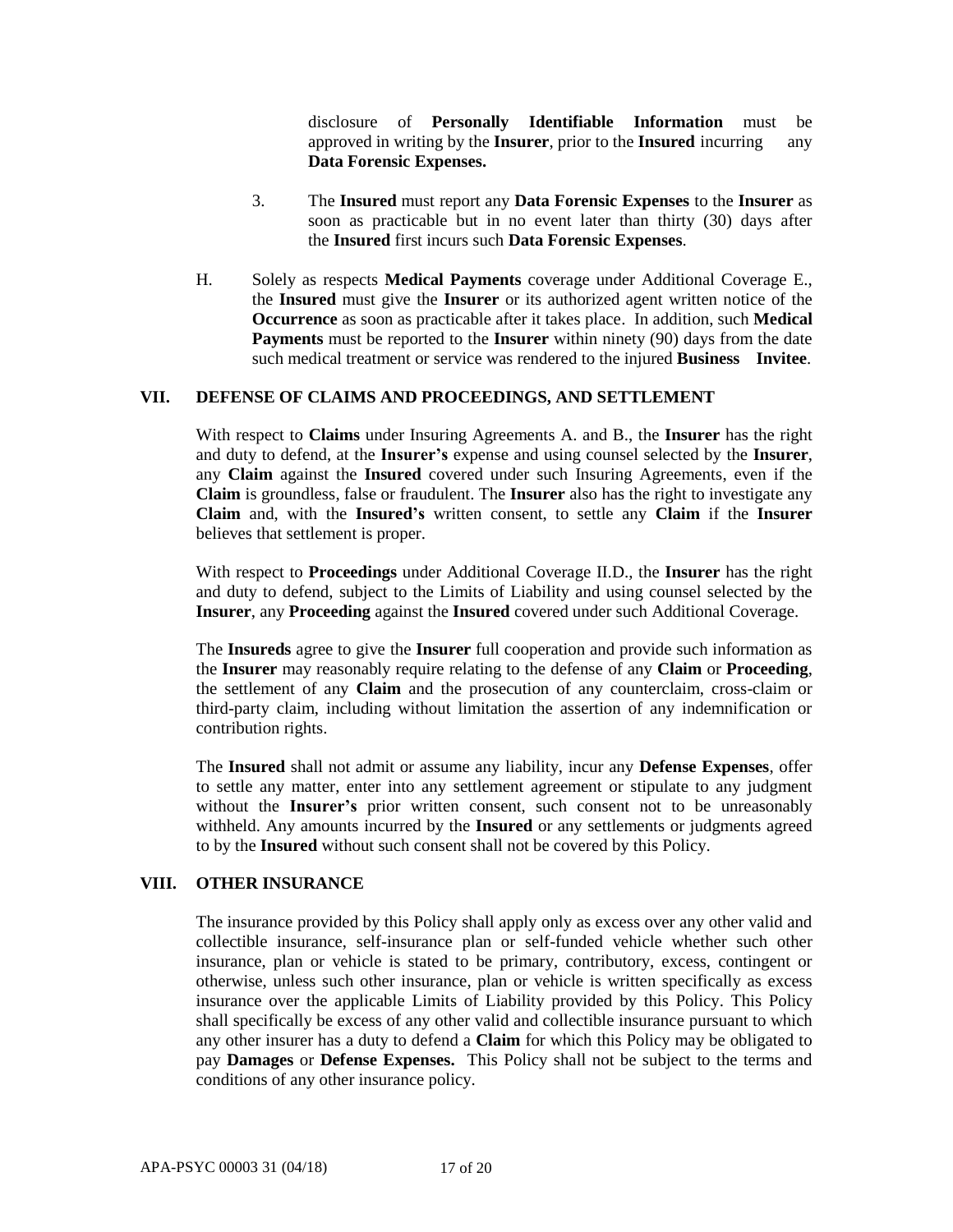Two or more policies of Psychiatrists' Professional and Business Liability Insurance may have been issued by the **Insurer** or an affiliate thereof to persons or organizations other than the **Insured**. These policies may also provide coverage for a **Claim** or **Proceeding** involving the same or continuous, repeated, or related **Professional Incidents** or **Occurrences** for which the **Insured** and persons or organizations covered in those other policies are jointly and severally liable. In such an event, and subject to the Limits of Liability set forth in the Declarations and Section V., the **Insurer** shall not be liable under this Policy for a greater proportion of the total loss from that **Claim** or **Proceeding** than this Policy's applicable Limits of Liability bears to the total applicable Limits of Liability under all such policies. In addition, the total amount payable under the applicable Limits of Liability under all such policies in connection with that **Claim** or **Proceeding** will not exceed the highest single per **Claim** or **Proceeding** Limit of Liability under any of such policies.

### **IX. REPRESENTATIONS**

By accepting this Policy, the **Insured** agrees that the particulars and statements in the application submitted in connection with the underwriting of this Policy are true and that they are the **Insured's** agreements and representations.

The **Insured** acknowledges that this Policy is issued in reliance upon the truth of those particulars and statements, which are deemed to be incorporated into and constitute a part of this Policy and which are the basis for this Policy.

# **X. CANCELLATION**

The first **Named Insured** may cancel this Policy by surrendering it to the **Insurer** or to any of its authorized agents, or by mailing the **Insurer** written notice stating when thereafter the cancellation will be effective. The **Insurer** may cancel this Policy by mailing to the first **Named Insured** at the address shown in Item 1(a) of the Declarations written notice stating when, not less than ninety (90) days thereafter, such cancellation will be effective. However, if the first **Named Insured** has not paid a premium when due, the **Insurer** may cancel this Policy by mailing to the first **Named Insured** at the address shown in Item  $1(a)$  of the Declarations written notice stating when, not less than fifteen (15) days thereafter, such cancellation will be effective.

The mailing of the notice as stated above will be sufficient proof of notice. The time of surrender or the effective date of cancellation stated in the notice will become the end of the **Policy Period**. Delivery of written notice will be the equivalent of mailing.

If the first **Named Insured** cancels this Policy, the unearned premium will be computed in accordance with the customary short rate table and procedure. If the **Insurer** cancels, unearned premium will be computed pro-rata. Premium adjustment may be made either at the time cancellation is effected or as soon as practicable after cancellation becomes effective, but payment or tender of unearned premium is not a condition of cancellation.

If applicable insurance department regulations require different times, content or procedures with respect to cancellation, this Policy will be cancelled in accordance with such regulations as in effect at the time of such cancellation.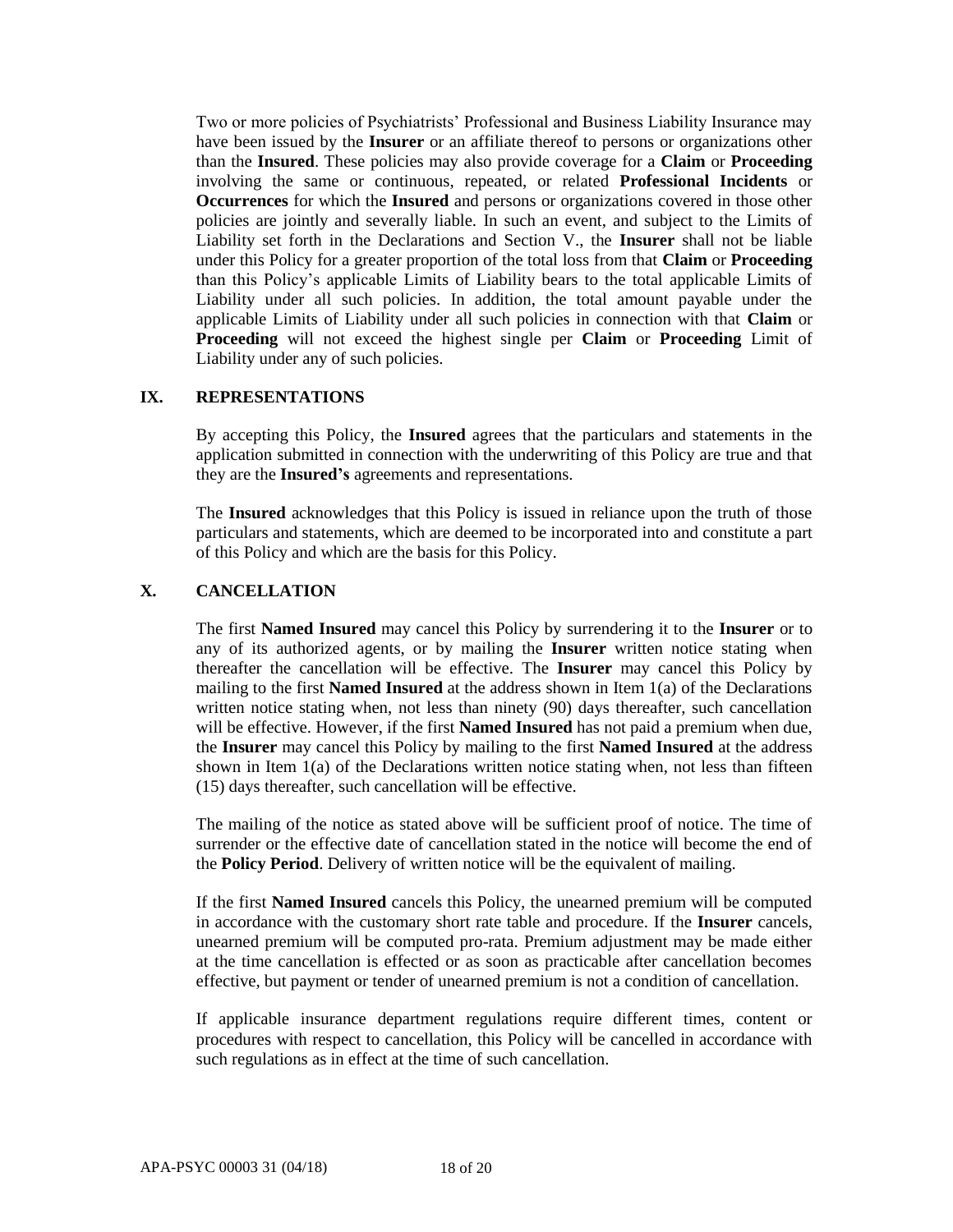### **XI. AUTHORIZATION AND NOTICES**

The **Insureds** agree that the first **Named Insured** named in Item 1(a) of the Declarations shall act on behalf of all **Insureds** with respect to all matters pertaining to this Policy including: (1) giving notice of any **Claim** or circumstance which may result in a **Claim**; (2) giving notice and information regarding any Additional Coverages under Section II.; (3) giving and receiving of all correspondence and information; (4) giving and receiving notice of cancellation; (5) consenting, or withholding consent, to the settlement of a **Claim** recommended by the **Insurer**; (6) payment of premiums; (7) receiving of any return premiums; and (8) receiving and accepting of any endorsements issued to form a part of this Policy.

### **XII. TERRITORY**

This Policy applies to **Professional Incidents, Privacy Wrongful Acts** or **Occurrences** taking place anywhere in the world, to the extent permitted by law. However, any **Claim**  or **Proceeding** arising from such **Professional Incidents** or **Occurrences** must be made and brought in the United States of America, its territories and possessions, Puerto Rico or Canada.

# **XIII. ASSIGNMENT AND CHANGES TO THE POLICY**

This Policy and any and all rights hereunder are not assignable without the prior written consent of the **Insurer**.

If an **Insured** dies or is declared legally incompetent, such **Insured's** rights and duties will be transferred to such **Insured's** legal representative while acting within the scope of his or her duties as such. Until such **Insured's** legal representative is appointed, anyone having temporary custody of such **Insured's** property will be covered under Insuring Agreement B.(1).

This Policy contains all the agreements between the **Insured** and the **Insurer** or its authorized agents concerning this insurance.

Notice to any agent or knowledge possessed by any agent or person acting on the **Insurer's** behalf, will not result in a waiver or change in any part of this Policy or prevent the **Insurer** from asserting any right under the terms and conditions of this Policy. The terms and conditions of this Policy may only be waived or changed by written endorsement signed by the **Insurer**.

### **XIV. BANKRUPTCY**

The bankruptcy or insolvency of the **Insured** or the **Insured's** estate does not relieve the **Insurer** of its obligations under the Policy.

### **XV. SUBROGATION**

In addition to any right of subrogation existing at law, in equity or otherwise, in the event of any payment by the **Insurer** under this Policy, the **Insurer** shall be subrogated to the extent of such payment to all of the **Insured(s)'** rights of recovery. The **Insured(s)** shall execute all papers required (including those documents necessary for the **Insurer** to bring